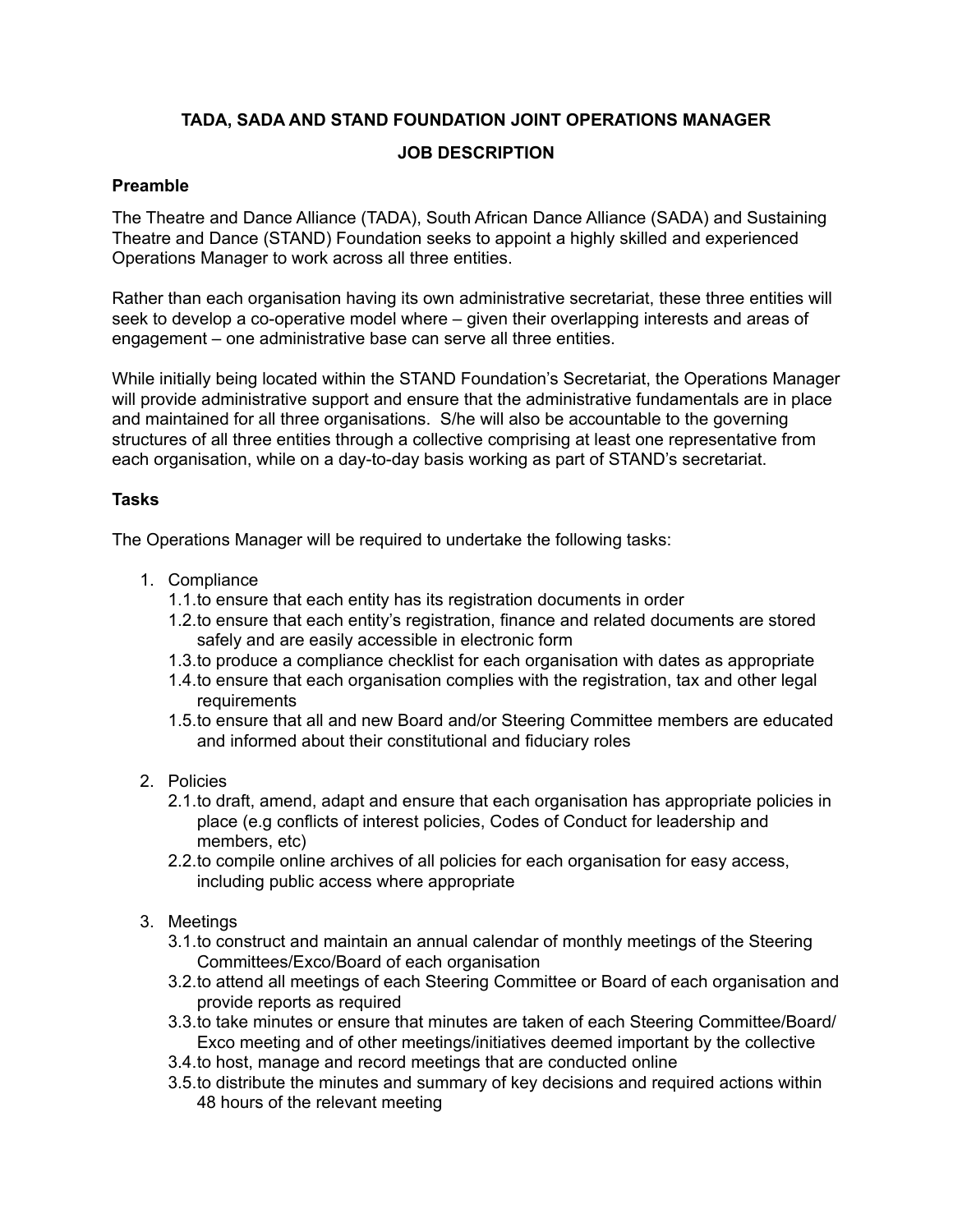# 4. Databases

- 4.1.to oversee the development and maintenance of transversal and organisationspecific databases including
	- 4.1.1. membership databases for SADA and TADA
	- 4.1.2. political decision-makers and senior bureaucrats responsible for dance and theatre at national, provincial and local levels
	- 4.1.3. audience databases
- 4.2.to ensure that the databases of each organisation is used in accordance with the POPI Act
- 4.3.to manage access to the databases and ensure that they are sufficiently protected
- 5. Communication
	- 5.1.while not undertaking any communication, to ensure that each organisation has functional social media (website, Twitter, Facebook, Instagram)
	- 5.2.to coordinate with the communications teams of each entity, the production and distribution of monthly newsletters to the membership/subscriber databases of each entity
- 6. Year Plans
	- 6.1.to assist each entity in devising a year plan and to look for overlapping and conflicting events and activities to ensure that the activities of each entity complements each other
	- 6.2.to monitor and report on the progress being made in implementing the year plans of each entity
- 7. Budgets
	- 7.1.to drive the compilation of budgets for each organisation and that the budgets are passed by the relevant governing authority
	- 7.2.to ensure regular reports to the Steering Committee/EXCO/Board of each entity that reflect the expenditure and income and the relationship of these to the adopted budgets
- 8. Fundraising
	- 8.1.to attend and actively participate in meetings and committees dedicated to fundraising for the three entities
	- 8.2.to drive the implementation of fundraising strategies
	- 8.3.to monitor and report on the successes and challenges of fundraising
- 9. Financial management
	- 9.1.to ensure that each entity has a bank account
	- 9.2.to ensure that each entity has professionally-produced monthly financial statements
	- 9.3.to draft an income, expenditure and risk management plan for each entity
- 10. Office management
	- 10.1.if the entities are housed in a physical office space, to manage all aspects related to such space include rental of the space, rental of equipment, managing the space, etc
	- 10.2.to manage and programme the use of space and resources by the three entities and/or outside entities where appropriate
	- 10.3.to devise and employ templates for administrative purposes: invoicing, rentals, etc